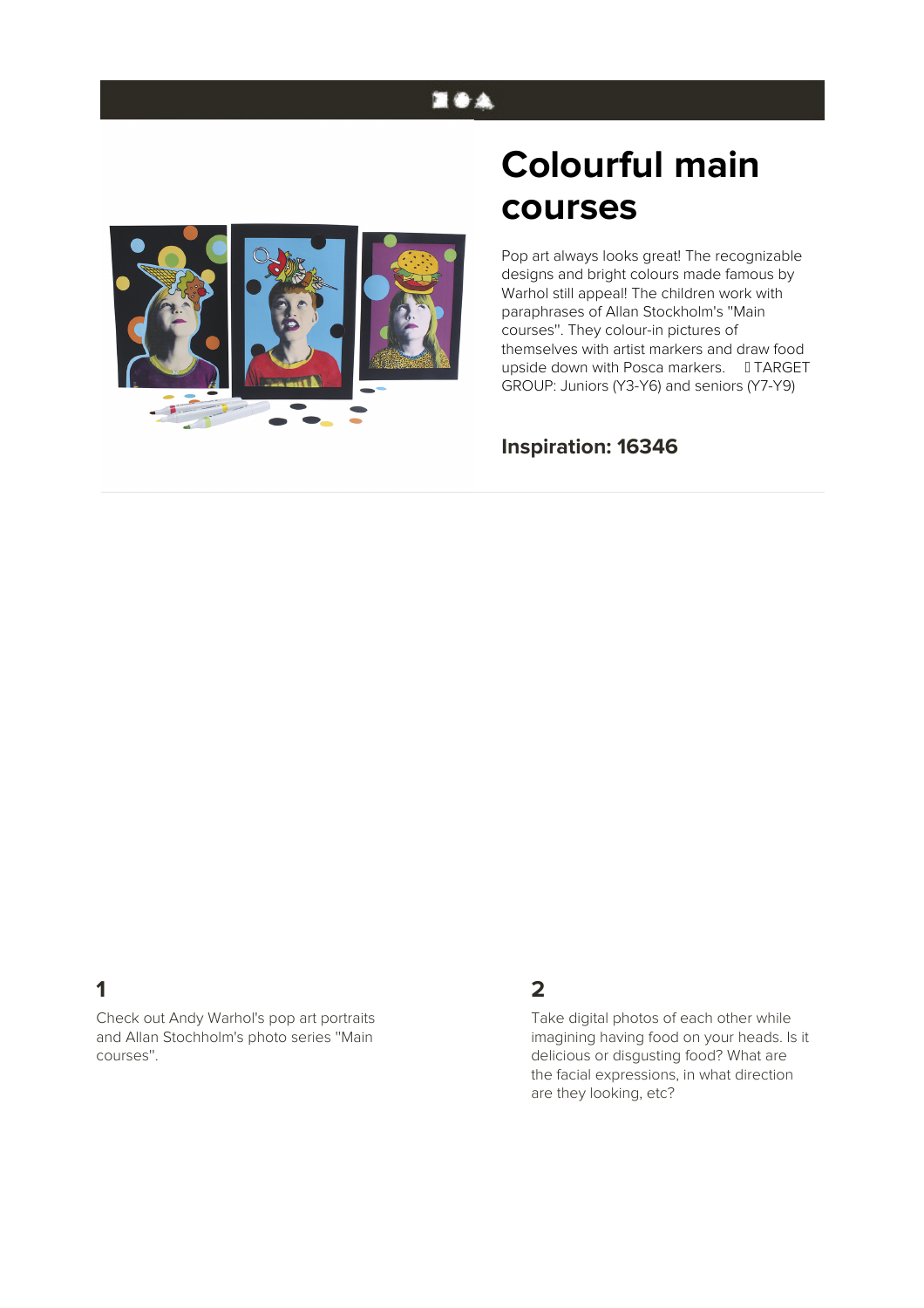### **3**

Crop the images graphically and process them so that they appear black and white with high contrast.

#### **4**

Print the pictures and decorate with artists markers.

#### **5**

Draw your favourite dishes or your least favourite dishes on white drawing paper with a pencil and colour in with Posca markers. Finish with a black marker.

#### **6**

Cut out the portrait and the food 1-2 mm from the line and the edge.